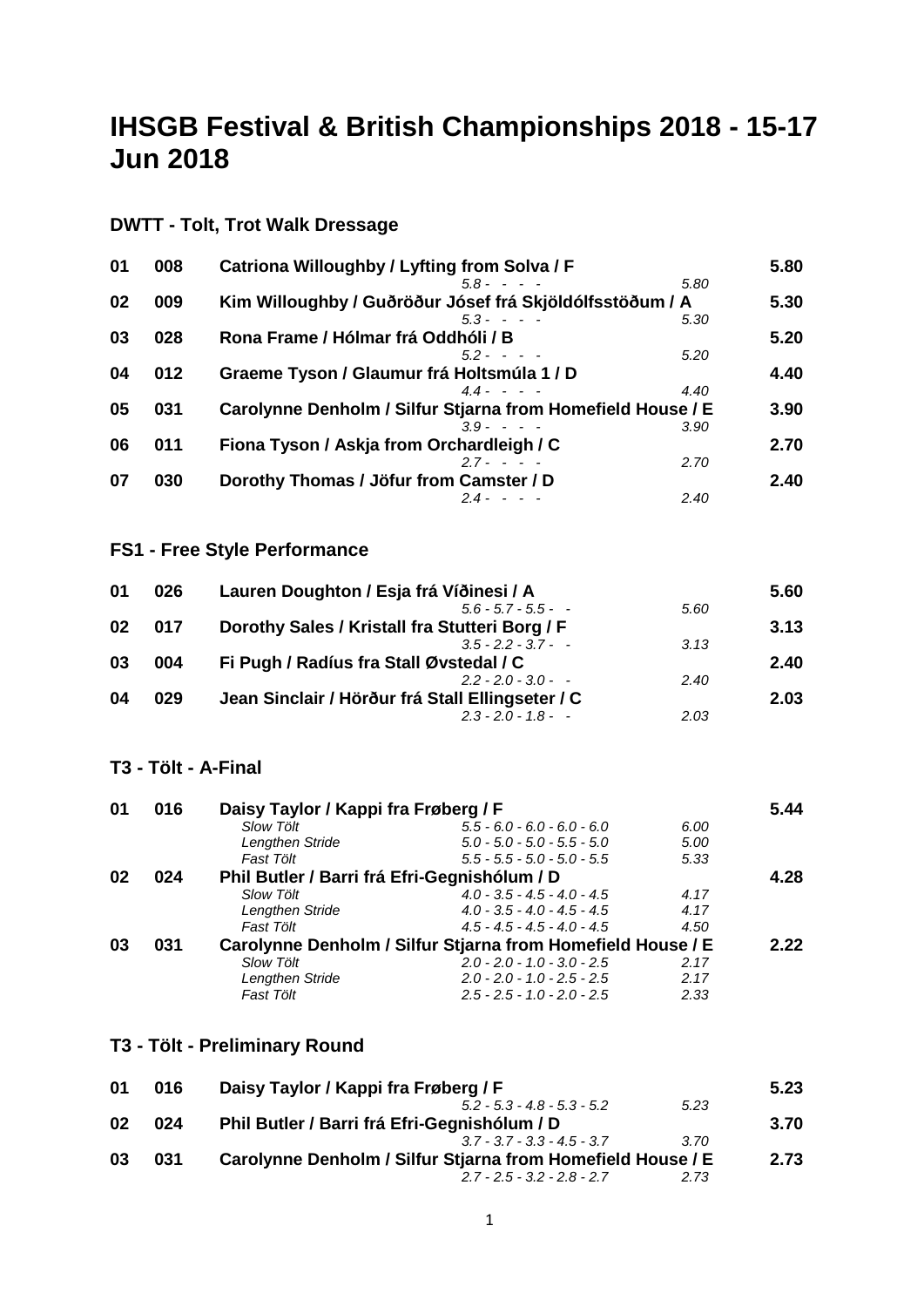#### **T7 - Tölt - A-Final**

| 01 | 026 | Lauren Doughton / Esja frá Víðinesi / A |                                                  |      | 4.84 |
|----|-----|-----------------------------------------|--------------------------------------------------|------|------|
|    |     | <b>Slow Tölt</b>                        | $5.0 - 5.0 - 5.0 - 4.0 - 4.0$                    | 4.67 |      |
|    |     | Any Speed Tölt                          | $5.0 - 5.0 - 5.0 - 4.5 - 5.0$                    | 5.00 |      |
| 02 | 028 | Rona Frame / Hólmar frá Oddhóli / B     |                                                  |      | 4.17 |
|    |     | Slow Tölt                               | $4.5 - 4.0 - 4.0 - 4.0 - 4.0$                    | 4.00 |      |
|    |     | Any Speed Tölt                          | $4.5 - 4.5 - 4.5 - 4.0 - 4.0$                    | 4.33 |      |
| 03 | 025 | Nadene Butler / Sóldís frá Miðhópi / E  |                                                  |      | 3.67 |
|    |     | <b>Slow Tölt</b>                        | $4.5 - 3.5 - 3.5 - 3.5 - 4.0$                    | 3.67 |      |
|    |     | Any Speed Tölt                          | $2.5 - 4.0 - 4.0 - 3.0 - 4.0$                    | 3.67 |      |
| 04 | 006 |                                         | Catriona Jeffrey / Klettur fra Stutteri Borg / D |      | 2.75 |
|    |     | <b>Slow Tölt</b>                        | $2.5 - 2.5 - 1.5 - 2.5 - 3.0$                    | 2.50 |      |
|    |     | Any Speed Tölt                          | $3.0 - 2.5 - 2.0 - 3.5 - 3.5$                    | 3.00 |      |
| 05 | 029 |                                         | Jean Sinclair / Hörður frá Stall Ellingseter / C |      | 2.00 |
|    |     | <b>Slow Tölt</b>                        | $2.0 - 2.0 - 2.0 - 2.0 - 3.0$                    | 2.00 |      |
|    |     | Anv Speed Tölt                          | $2.0 - 2.0 - 2.0 - 2.0 - 2.5$                    | 2.00 |      |

## **T7 - Tölt - Preliminary Round**

| 026 | Lauren Doughton / Esja frá Víðinesi / A          |      | 4.33 |
|-----|--------------------------------------------------|------|------|
|     | $4.5 - 3.8 - 4.5 - 4.0 - 4.5$                    | 4.33 |      |
| 028 | Rona Frame / Hólmar frá Oddhóli / B              |      | 3.87 |
|     | $4.3 - 3.5 - 4.0 - 3.8 - 3.8$                    | 3.87 |      |
| 025 | Nadene Butler / Sóldís frá Miðhópi / E           |      | 3.50 |
|     | $3.5 - 3.3 - 3.5 - 3.5 - 3.5$                    | 3.50 |      |
| 006 | Catriona Jeffrey / Klettur fra Stutteri Borg / D |      | 3.33 |
|     | $2.8 - 3.0 - 3.5 - 3.5 - 4.0$                    | 3.33 |      |
| 029 | Jean Sinclair / Hörður frá Stall Ellingseter / C |      | 2.53 |
|     | $2.3 - 2.5 - 2.3 - 2.8 - 2.8$                    | 2.53 |      |
|     |                                                  |      |      |

#### **T1 - Tölt - A-Final**

| 01 | 002 |                                         | Jemimah Adams / Kolbeinn frá Efri-Rauðalæk / A |      | 7.11 |
|----|-----|-----------------------------------------|------------------------------------------------|------|------|
|    |     | <b>Slow Tölt</b>                        | $7.0 - 7.0 - 7.5 - 7.5 - 6.5$                  | 7.17 |      |
|    |     | Lengthen Stride                         | $6.5 - 7.0 - 7.0 - 7.0 - 6.5$                  | 6.83 |      |
|    |     | Fast Tölt                               | $7.5 - 7.5 - 7.0 - 7.5 - 6.5$                  | 7.33 |      |
| 02 | 034 | Mike Adams / Kafteinn frá Kommu / B     |                                                |      | 6.00 |
|    |     | Slow Tölt                               | $6.0 - 6.0 - 6.0 - 5.5 - 5.0$                  | 5.83 |      |
|    |     | Lengthen Stride                         | $5.5 - 5.5 - 6.5 - 6.5 - 6.0$                  | 6.00 |      |
|    |     | Fast Tölt                               | $6.5 - 5.5 - 6.5 - 6.5 - 5.5$                  | 6.17 |      |
| 02 | 019 |                                         | Nadine Kunkel / Kjarkur frá Efri-Rauðalæk / D  |      | 6.00 |
|    |     | <b>Slow Tölt</b>                        | $5.5 - 6.0 - 6.5 - 6.0 - 5.5$                  | 5.83 |      |
|    |     | Lengthen Stride                         | $6.0 - 6.0 - 6.0 - 5.5 - 5.5$                  | 5.83 |      |
|    |     | Fast Tölt                               | $6.5 - 6.5 - 6.5 - 6.0 - 5.5$                  | 6.33 |      |
| 04 | 004 | Fi Pugh / Radíus fra Stall Øvstedal / C |                                                |      | 5.50 |
|    |     | <b>Slow Tölt</b>                        | $5.0 - 5.5 - 6.0 - 6.0 - 6.0$                  | 5.83 |      |
|    |     | Lengthen Stride                         | $6.0 - 5.0 - 5.5 - 5.5 - 5.0$                  | 5.33 |      |
|    |     | Fast Tölt                               | $5.5 - 5.0 - 5.5 - 5.5 - 5.0$                  | 5.33 |      |
|    |     |                                         |                                                |      |      |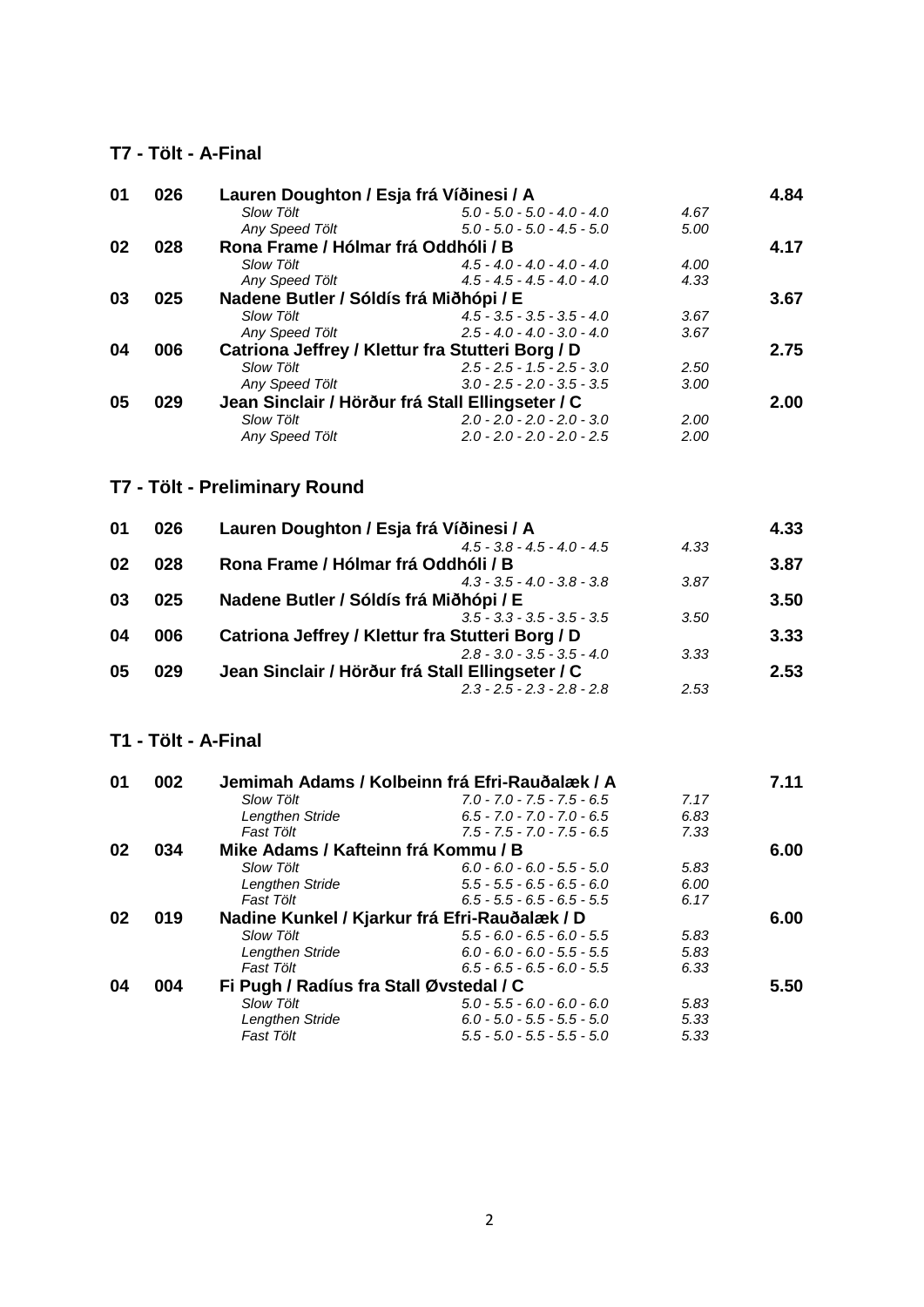## **T1 - Tölt - Preliminary Round**

| 01 | 002 | Jemimah Adams / Kolbeinn frá Efri-Rauðalæk / A |      | 6.47 |
|----|-----|------------------------------------------------|------|------|
|    |     | $6.2 - 6.7 - 7.0 - 6.5 - 6.0$                  | 6.47 |      |
| 02 | 019 | Nadine Kunkel / Kjarkur frá Efri-Rauðalæk / D  |      | 5.93 |
|    |     | $6.2 - 6.2 - 5.8 - 5.8 - 5.5$                  | 5.93 |      |
| 03 | 034 | Mike Adams / Kafteinn frá Kommu / B            |      | 5.57 |
|    |     | $5.5 - 5.7 - 6.0 - 5.5 - 5.2$                  | 5.57 |      |
| 04 | 004 | Fi Pugh / Radíus fra Stall Øvstedal / C        |      | 5.17 |
|    |     | $5.3 - 5.0 - 5.5 - 5.2 - 5.0$                  | 5.17 |      |
| 05 | 013 | Torben Rees / Pipar frá Fölskvi / F            |      | 4.80 |
|    |     | $5.0 - 4.7 - 4.3 - 5.0 - 4.7$                  | 4.80 |      |

#### **T8 - Tölt - A-Final**

| 01 | 007 | Karen Smith / Jörð frá Kjarnholtum I / E |                                                |      | 4.67 |
|----|-----|------------------------------------------|------------------------------------------------|------|------|
|    |     | Left Hand                                | $4.5 - 5.0 - 4.0 - 4.0 - 4.5$                  | 4.33 |      |
|    |     | <b>Right Hand</b>                        | $6.0 - 5.0 - 4.5 - 5.5 - 4.0$                  | 5.00 |      |
| 02 | 011 |                                          | Fiona Tyson / Askja from Orchardleigh / C      |      | 4.17 |
|    |     | Left Hand                                | $4.0 - 4.5 - 4.0 - 4.5 - 4.0$                  | 4.17 |      |
|    |     | <b>Right Hand</b>                        | $4.0 - 4.5 - 4.5 - 4.0 - 4.0$                  | 4.17 |      |
| 03 | 023 | Rebecca Laidlaw / Orri from Longhill / C |                                                |      | 3.33 |
|    |     | Left Hand                                | $3.5 - 4.0 - 3.0 - 3.5 - 3.0$                  | 3.33 |      |
|    |     | <b>Right Hand</b>                        | $3.0 - 4.0 - 3.5 - 3.5 - 3.0$                  | 3.33 |      |
| 04 | 027 |                                          | Rachel MacKinnon / Lyskra from Siamber Wen / A |      | 3.25 |
|    |     | Left Hand                                | $2.0 - 3.0 - 3.0 - 4.0 - 3.5$                  | 3.17 |      |
|    |     | <b>Right Hand</b>                        | $3.5 - 3.0 - 2.0 - 3.5 - 3.5$                  | 3.33 |      |
| 05 | 032 |                                          | Kathryn Wogan / Reykur from Birdsmoorgate / F  |      | 2.50 |
|    |     | Left Hand                                | $2.0 - 2.5 - 2.0 - 3.5 - 4.0$                  | 2.67 |      |
|    |     | <b>Right Hand</b>                        | $2.0 - 2.5 - 2.0 - 2.5 - 3.5$                  | 2.33 |      |

## **T8 - Tölt - Preliminary Round**

| 01 | 007 | Karen Smith / Jörð frá Kjarnholtum I / E        |      | 3.60 |
|----|-----|-------------------------------------------------|------|------|
|    |     | $4.0 - 3.5 - 3.5 - 3.5 - 3.8$                   | 3.60 |      |
| 02 | 011 | Fiona Tyson / Askja from Orchardleigh / C       |      | 3.53 |
|    |     | $3.3 - 3.0 - 3.5 - 3.8 - 3.8$                   | 3.53 |      |
| 03 | 027 | Rachel MacKinnon / Lyskra from Siamber Wen / A  |      | 3.20 |
|    |     | $3.3 - 2.5 - 3.3 - 3.5 - 3.0$                   | 3.20 |      |
| 04 | 022 | Lynne Lowe / Iða from Pentland Hills / B        |      | 3.03 |
|    |     | $2.8 - 2.8 - 3.0 - 3.3 - 3.5$                   | 3.03 |      |
| 05 | 032 | Kathryn Wogan / Reykur from Birdsmoorgate / F   |      | 2.83 |
|    |     | $2.5 - 2.3 - 3.5 - 3.8 - 2.5$                   | 2.83 |      |
| 06 | 023 | Rebecca Laidlaw / Orri from Longhill / C        |      | 2.60 |
|    |     | $2.2 - 2.5 - 2.5 - 2.8 - 2.8$                   | 2.60 |      |
| 07 | 015 | Yvonne Archibald / Magnus from Etal Rhodes / E  |      | 1.77 |
|    |     | $1.3 - 2.0 - 1.0 - 2.0 - 2.0$                   | 1.77 |      |
| 08 | 030 | Dorothy Thomas / Jöfur from Camster / D         |      | 1.67 |
|    |     | $0.8 - 2.0 - 1.0 - 2.0 - 2.3$                   | 1.67 |      |
| 09 | 020 | Emily Forde / Logi frá Fjalli / A               |      | 1.60 |
|    |     | $1.0 - 1.8 - 0.8 - 2.0 - 2.3$                   | 1.60 |      |
| 10 | 017 | Dorothy Sales / Kristall fra Stutteri Borg / F  |      | 1.27 |
|    |     | $0.5 - 1.8 - 1.5 - 1.3 - 1.0$                   | 1.27 |      |
| 11 | 010 | Mia Taylor [YR] / Lenja from Pentland Hills / B |      | 0.77 |
|    |     | $0.8 - 1.3 - 0.5 - 1.0 - 0.5$                   | 0.77 |      |
|    |     |                                                 |      |      |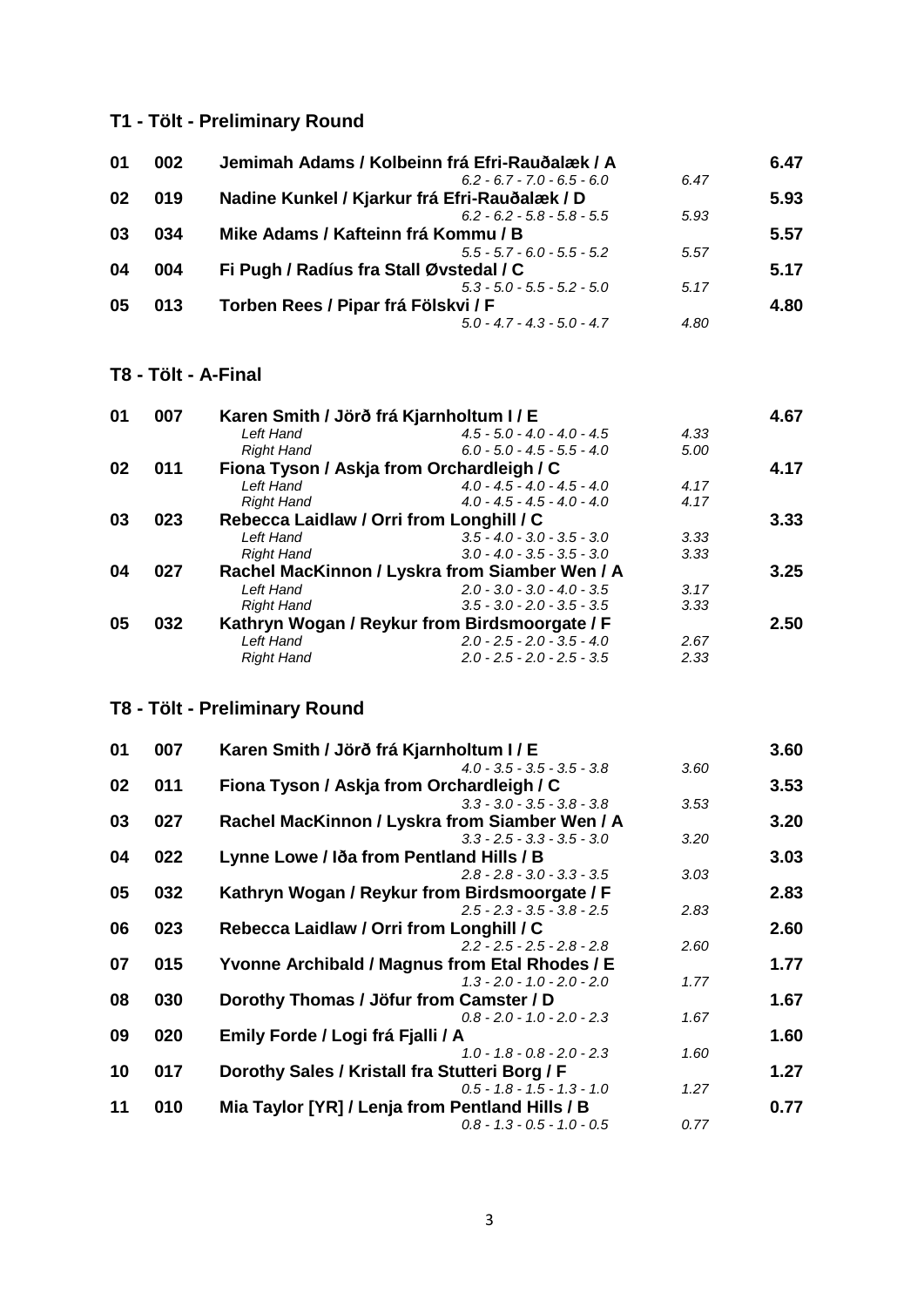## **T6 - Tölt - Preliminary Round**

| 01 | 005 | Vicki White / Klettur fra Stutteri Borg / C |      | 2.87 |
|----|-----|---------------------------------------------|------|------|
|    |     | $2.8 - 2.5 - 1.5 - 3.3 - 3.8$               | 2.87 |      |

**T2 - Tölt - A-Final**

| 01 | 001 | Jemimah Adams / Fjölnir frá Eyri / A           |                                                 |      | 5.67 |
|----|-----|------------------------------------------------|-------------------------------------------------|------|------|
|    |     | Any Speed Tölt                                 | $7.0 - 7.0 - 7.0 - 7.0 - 7.0$                   | 7.00 |      |
|    |     | Slow                                           | $6.5 - 7.0 - 6.5 - 7.0 - 6.5$                   | 6.67 |      |
|    |     | No Rein Contact                                | $5.0 - 6.0 - 4.0 - 4.5 - 4.0$                   | 4.50 |      |
| 02 | 014 | Freija Glansdorp / Ljóri frá Efri-Rauðalæk / E |                                                 |      | 5.54 |
|    |     | Any Speed Tölt                                 | $5.5 - 5.5 - 6.0 - 5.5 - 6.0$                   | 5.67 |      |
|    |     | Slow                                           | $5.5 - 5.5 - 5.5 - 5.0 - 5.5$                   | 5.50 |      |
|    |     | No Rein Contact                                | $5.5 - 5.5 - 5.5 - 5.5 - 6.5$                   | 5.50 |      |
| 03 | 018 |                                                | Nadine Kunkel / Sveipur from Ashdown Forest / D |      | 4.75 |
|    |     | Any Speed Tölt                                 | $5.5 - 5.0 - 5.0 - 5.0 - 5.0$                   | 5.00 |      |
|    |     | Slow                                           | $5.0 - 5.0 - 5.0 - 4.5 - 5.0$                   | 5.00 |      |
|    |     | No Rein Contact                                | $4.0 - 4.5 - 4.5 - 4.5 - 5.5$                   | 4.50 |      |

## **T2 - Tölt - Preliminary Round**

| 6.13 |
|------|
|      |
| 5.23 |
|      |
| 4.60 |
|      |
|      |

#### **TT - Track and Trail**

| 01 | 009 | Kim Willoughby / Guðröður Jósef frá Skjöldólfsstöðum / A | 7.30 |
|----|-----|----------------------------------------------------------|------|
|    |     | $7.3 - - - -$<br>7.30                                    |      |
| 02 | 017 | Dorothy Sales / Kristall fra Stutteri Borg / F           | 6.30 |
|    |     | $6.3 - - -$<br>6.30                                      |      |
| 02 | 026 | Lauren Doughton / Esja frá Víðinesi / A                  | 6.30 |
|    |     | $6.3 - - - -$<br>6.30                                    |      |
| 02 | 032 | Kathryn Wogan / Reykur from Birdsmoorgate / F            | 6.30 |
|    |     | $6.3 - - -$<br>6.30                                      |      |
| 05 | 008 | Catriona Willoughby / Lyfting from Solva / F             | 6.00 |
|    |     | $60 - - -$<br>6.00                                       |      |
| 05 | 029 | Jean Sinclair / Hörður frá Stall Ellingseter / C         | 6.00 |
|    |     | 6.00<br>$6.0 - - -$                                      |      |
| 07 | 023 | Rebecca Laidlaw / Orri from Longhill / C                 | 3.80 |
|    |     | 3.80<br>$3.8 - - -$                                      |      |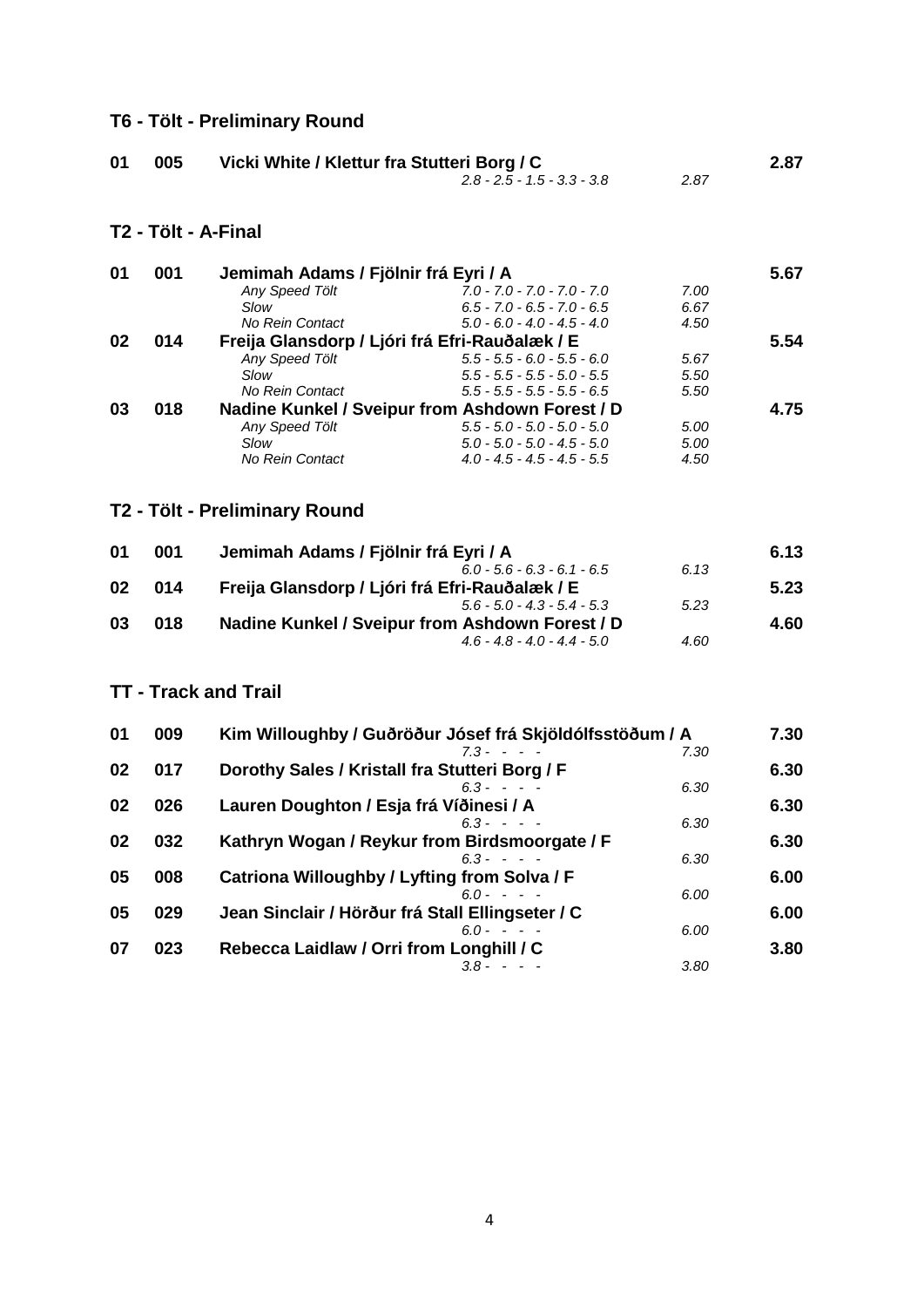#### **F1 - Five Gait - A-Final**

| 01 | 034 |        | Mike Adams / Kafteinn frá Kommu / B     |      | 5.74 |
|----|-----|--------|-----------------------------------------|------|------|
|    |     | Tölt   | $6.5 - 6.5 - 6.0 - 6.5 - 6.0$           | 6.33 |      |
|    |     | Trot   | $3.0 - 3.0 - 3.0 - 4.0 - 5.0$           | 3.33 |      |
|    |     | Walk   | $6.5 - 6.0 - 6.5 - 6.5 - 6.5$           | 6.50 |      |
|    |     | Canter | $4.0 - 3.0 - 3.0 - 4.0 - 5.5$           | 3.67 |      |
|    |     | Pace   | $7.0 - 6.5 - 7.5 - 7.5 - 6.5$           | 7.00 |      |
| 02 | 004 |        | Fi Pugh / Radíus fra Stall Øvstedal / C |      | 3.40 |
|    |     | Tölt   | $5.5 - 6.0 - 5.5 - 6.0 - 6.0$           | 5.83 |      |
|    |     | Trot   | $2.0 - 1.5 - 2.0 - 1.0 - 0.0$           | 1.50 |      |
|    |     | Walk   | $6.0 - 6.5 - 6.0 - 6.5 - 6.5$           | 6.33 |      |
|    |     | Canter | $4.5 - 4.0 - 4.5 - 4.5 - 4.0$           | 4.33 |      |
|    |     | Pace   | $0.0 - 0.0 - 0.0 - 0.0 - 0.0$           | 0.00 |      |
|    |     |        |                                         |      |      |

**F1 - Five Gait - Preliminary Round**

| 01 | 034 | Mike Adams / Kafteinn frá Kommu / B     |      | 6.13 |
|----|-----|-----------------------------------------|------|------|
|    |     | $6.2 - 6.5 - 6.1 - 6.1 - 6.0$           | 6.13 |      |
| 02 | 004 | Fi Pugh / Radíus fra Stall Øvstedal / C |      | 5.17 |
|    |     | $5.0 - 5.3 - 5.4 - 5.2 - 4.3$           | 5.17 |      |

#### **F2 - Five Gait - A-Final**

| 01 | 014 | Freija Glansdorp / Ljóri frá Efri-Rauðalæk / E |                               | 5.19 |  |
|----|-----|------------------------------------------------|-------------------------------|------|--|
|    |     | Tölt                                           | $5.0 - 5.5 - 5.0 - 5.5 - 5.0$ | 5.17 |  |
|    |     | Trot                                           | $5.0 - 5.0 - 5.5 - 5.0 - 5.0$ | 5.00 |  |
|    |     | Walk                                           | $4.5 - 5.5 - 5.5 - 6.0 - 6.0$ | 5.67 |  |
|    |     | Canter                                         | $5.5 - 5.5 - 5.0 - 5.0 - 6.0$ | 5.33 |  |
|    |     | Pace                                           | $5.0 - 5.0 - 5.5 - 5.0 - 5.0$ | 5.00 |  |

## **F2 - Five Gait - Preliminary Round**

| 01 014 | Freija Glansdorp / Ljóri frá Efri-Rauðalæk / E |      | 4.10 |
|--------|------------------------------------------------|------|------|
|        | $4.9 - 3.9 - 4.5 - 3.6 - 3.9$                  | 4.10 |      |

**F3 - Five Gait - A-Final**

| 01 | 015 |        | Yvonne Archibald / Magnus from Etal Rhodes / E              |      | 4.03 |
|----|-----|--------|-------------------------------------------------------------|------|------|
|    |     | Tölt   | $4.0 - 3.0 - 2.0 - 3.0 - 4.0$                               | 3.33 |      |
|    |     | Trot   | $4.5 - 3.5 - 2.0 - 2.5 - 3.0$                               | 3.00 |      |
|    |     | Walk   | $3.5 - 4.5 - 4.5 - 4.0 - 3.5$                               | 4.00 |      |
|    |     | Canter | $4.5 - 3.0 - 3.0 - 3.0 - 5.0$                               | 3.50 |      |
|    |     | Pace   | $5.5 - 5.0 - 6.0 - 5.0 - 5.0$                               | 5.17 |      |
| 02 | 026 |        | Lauren Doughton / Esja frá Víðinesi / A                     |      | 2.47 |
|    |     | Tölt   | $4.5 - 4.5 - 4.0 - 4.0 - 4.5$                               | 4.33 |      |
|    |     | Trot   | $1.5 - 2.0 - 3.0 - 0.0 - 0.0$                               | 1.17 |      |
|    |     | Walk   | $3.0 - 4.5 - 3.5 - 4.0 - 4.5$                               | 4.00 |      |
|    |     | Canter | $5.0 - 4.5 - 4.0 - 4.5 - 5.0$                               | 4.67 |      |
|    |     | Pace   | $0.5 - 0.5 - 0.0 - 0.0 - 0.5$                               | 0.33 |      |
| 03 | 031 |        | Carolynne Denholm / Silfur Stjarna from Homefield House / E |      | 2.39 |
|    |     | Tölt   | $3.0 - 2.5 - 3.0 - 2.5 - 3.0$                               | 2.83 |      |
|    |     | Trot   | $2.5 - 2.5 - 3.0 - 3.5 - 3.5$                               | 3.00 |      |
|    |     | Walk   | $4.0 - 5.0 - 4.5 - 4.0 - 4.5$                               | 4.33 |      |
|    |     | Canter | $0.0 - 0.0 - 3.5 - 1.5 - 0.0$                               | 0.50 |      |
|    |     | Pace   | $2.5 - 2.0 - 2.0 - 1.0 - 1.5$                               | 1.83 |      |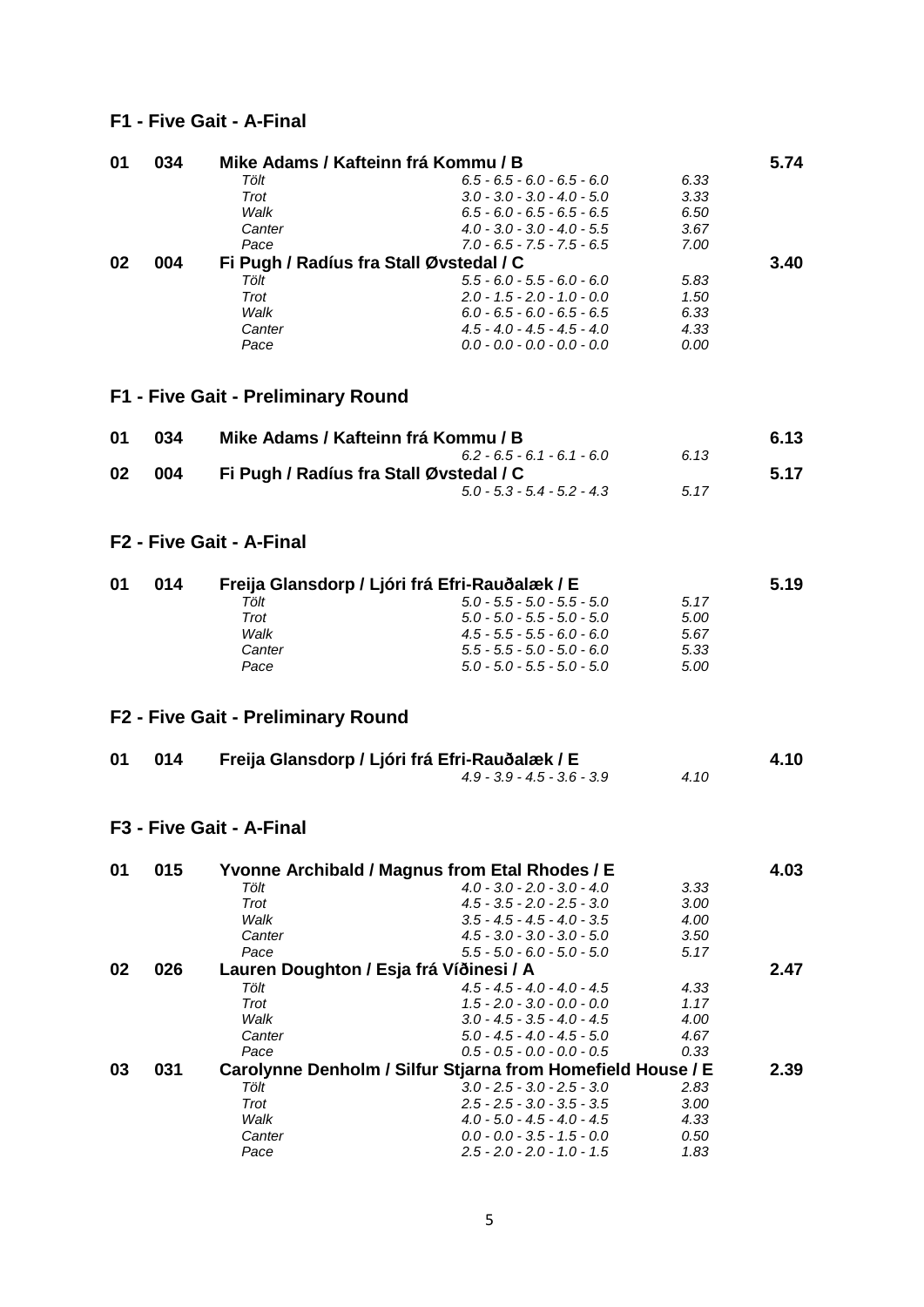## **F3 - Five Gait - Preliminary Round**

| 01 | 015 | Yvonne Archibald / Magnus from Etal Rhodes / E              |      | 3.90 |
|----|-----|-------------------------------------------------------------|------|------|
|    |     | $52 - 41 - 39 - 33 - 37$                                    | 3.90 |      |
| 02 | 031 | Carolynne Denholm / Silfur Stjarna from Homefield House / E |      | 2.77 |
|    |     | $36 - 28 - 28 - 27 - 24$                                    | 2.77 |      |
| 03 | 026 | Lauren Doughton / Esja frá Víðinesi / A                     |      | 1.43 |
|    |     | $1.7 - 1.3 - 1.2 - 1.3 - 1.8$                               | 1.43 |      |

**V1 - Four Gait - A-Final**

| 01 | 002 |        | Jemimah Adams / Kolbeinn frá Efri-Rauðalæk / A |      | 6.33 |
|----|-----|--------|------------------------------------------------|------|------|
|    |     | Tölt   | $6.0 - 6.5 - 6.0 - 6.5 - 6.0$                  | 6.17 |      |
|    |     | Trot   | $6.0 - 6.5 - 6.5 - 6.5 - 6.0$                  | 6.33 |      |
|    |     | Walk   | $5.5 - 5.5 - 6.0 - 5.5 - 6.0$                  | 5.67 |      |
|    |     | Canter | $6.0 - 6.5 - 7.0 - 6.5 - 6.5$                  | 6.50 |      |
|    |     | Tölt   | $7.0 - 7.0 - 7.0 - 7.0 - 6.5$                  | 7.00 |      |
| 02 | 019 |        | Nadine Kunkel / Kjarkur frá Efri-Rauðalæk / D  |      | 5.83 |
|    |     | Tölt   | $6.0 - 6.0 - 5.5 - 6.0 - 5.5$                  | 5.83 |      |
|    |     | Trot   | $5.5 - 6.0 - 6.0 - 6.0 - 6.0$                  | 6.00 |      |
|    |     | Walk   | $6.0 - 5.0 - 5.0 - 5.5 - 5.5$                  | 5.33 |      |
|    |     | Canter | $6.5 - 5.5 - 6.0 - 5.5 - 6.0$                  | 5.83 |      |
|    |     | Tölt   | $6.0 - 6.0 - 6.5 - 6.5 - 6.0$                  | 6.17 |      |

## **V1 - Four Gait - Preliminary Round**

| 001 | Jemimah Adams / Fjölnir frá Eyri / A           |      | 6.40 |
|-----|------------------------------------------------|------|------|
|     | $6.3 - 6.3 - 6.5 - 6.5 - 6.4$                  | 6.40 |      |
| 002 | Jemimah Adams / Kolbeinn frá Efri-Rauðalæk / A |      | 6.30 |
|     | $5.9 - 6.3 - 6.3 - 6.4 - 6.3$                  | 6.30 |      |
| 019 | Nadine Kunkel / Kjarkur frá Efri-Rauðalæk / D  |      | 5.60 |
|     | $56 - 57 - 55 - 56 - 56$                       | 5.60 |      |
|     |                                                |      |      |

### **V3 - Four Gait - A-Final**

| 01 | 029 | Jean Sinclair / Hörður frá Stall Ellingseter / C |                               |      | 4.27 |
|----|-----|--------------------------------------------------|-------------------------------|------|------|
|    |     | Tölt                                             | $3.0 - 3.0 - 3.0 - 2.0 - 3.0$ | 3.00 |      |
|    |     | Trot                                             | $5.0 - 5.5 - 5.5 - 5.0 - 5.0$ | 5.17 |      |
|    |     | Walk                                             | $5.0 - 5.0 - 5.5 - 5.0 - 5.5$ | 5.17 |      |
|    |     | Canter                                           | $5.5 - 5.5 - 6.0 - 5.5 - 6.5$ | 5.67 |      |
|    |     | Medium to fast tölt                              | $3.0 - 2.0 - 3.0 - 2.0 - 1.0$ | 2.33 |      |
| 02 | 028 | Rona Frame / Hólmar frá Oddhóli / B              |                               |      | 3.80 |
|    |     | Tölt                                             | $4.0 - 4.0 - 4.0 - 4.0 - 4.0$ | 4.00 |      |
|    |     | Trot                                             | $3.0 - 3.0 - 3.5 - 3.0 - 3.0$ | 3.00 |      |
|    |     | Walk                                             | $4.0 - 4.0 - 5.0 - 4.5 - 5.0$ | 4.50 |      |
|    |     | Canter                                           | $4.5 - 4.0 - 4.0 - 4.5 - 5.0$ | 4.33 |      |
|    |     | Medium to fast tölt                              | $4.5 - 3.0 - 2.5 - 4.0 - 2.0$ | 3.17 |      |

## **V3 - Four Gait - Preliminary Round**

| 01 | 029 | Jean Sinclair / Hörður frá Stall Ellingseter / C |      | 4.07 |
|----|-----|--------------------------------------------------|------|------|
|    |     | $42 - 41 - 42 - 39 - 37$                         | 4.07 |      |
| 02 | 028 | Rona Frame / Hólmar frá Oddhóli / B              |      | 3.70 |
|    |     | $3.8 - 3.7 - 3.2 - 3.8 - 3.6$                    | 3.70 |      |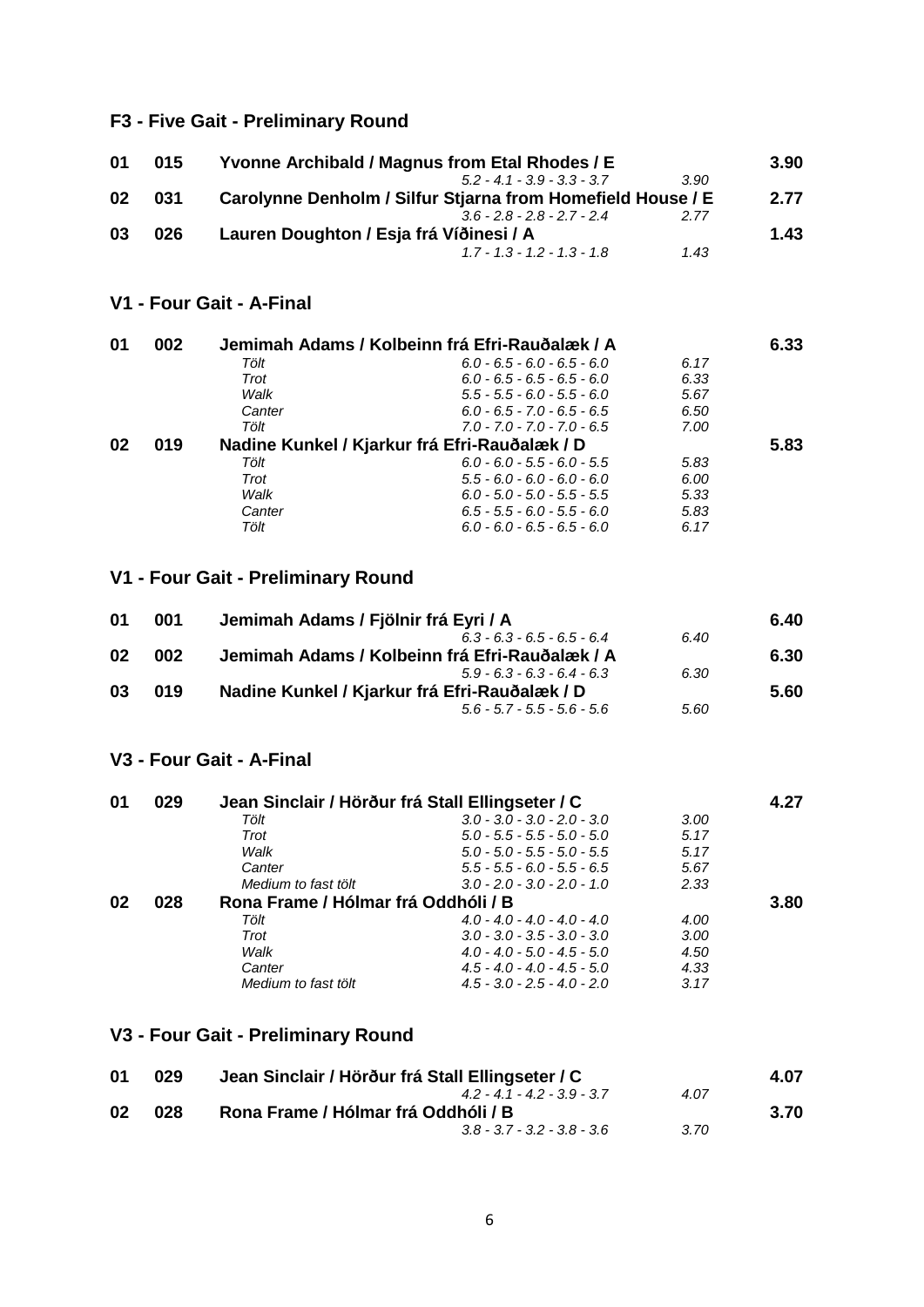#### **V5 - Four Gait - A-Final**

| 01 | 007 |        | Karen Smith / Jörð frá Kjarnholtum I / E       |      | 5.25 |
|----|-----|--------|------------------------------------------------|------|------|
|    |     | Tölt   | $6.5 - 5.0 - 5.0 - 5.5 - 5.0$                  | 5.17 |      |
|    |     | Trot   | $5.0 - 5.0 - 5.0 - 5.0 - 5.0$                  | 5.00 |      |
|    |     | Walk   | $5.0 - 6.0 - 6.0 - 5.5 - 6.0$                  | 5.83 |      |
|    |     | Canter | $5.0 - 5.0 - 5.0 - 5.0 - 5.5$                  | 5.00 |      |
| 02 | 011 |        | Fiona Tyson / Askja from Orchardleigh / C      |      | 4.34 |
|    |     | Tölt   | $5.0 - 4.0 - 3.5 - 4.0 - 4.5$                  | 4.17 |      |
|    |     | Trot   | $3.0 - 1.5 - 3.5 - 4.5 - 4.5$                  | 3.67 |      |
|    |     | Walk   | $4.0 - 5.0 - 5.0 - 5.0 - 5.0$                  | 5.00 |      |
|    |     | Canter | $4.5 - 4.5 - 5.0 - 4.5 - 4.5$                  | 4.50 |      |
| 03 | 027 |        | Rachel MacKinnon / Lyskra from Siamber Wen / A |      | 4.13 |
|    |     | Tölt   | $4.5 - 3.5 - 3.5 - 4.0 - 3.5$                  | 3.67 |      |
|    |     | Trot   | $4.0 - 4.5 - 4.0 - 4.5 - 5.5$                  | 4.33 |      |
|    |     | Walk   | $5.5 - 5.0 - 5.5 - 5.0 - 6.0$                  | 5.33 |      |
|    |     | Canter | $2.0 - 4.0 - 3.0 - 3.5 - 3.0$                  | 3.17 |      |
| 04 | 023 |        | Rebecca Laidlaw / Orri from Longhill / C       |      | 3.29 |
|    |     | Tölt   | $3.5 - 3.5 - 3.0 - 3.0 - 2.5$                  | 3.17 |      |
|    |     | Trot   | $0.0 - 0.0 - 0.0 - 0.0 - 0.0$                  | 0.00 |      |
|    |     | Walk   | $4.5 - 5.5 - 4.5 - 5.0 - 6.0$                  | 5.00 |      |
|    |     | Canter | $5.0 - 4.5 - 5.0 - 5.0 - 5.5$                  | 5.00 |      |
| 05 | 032 |        | Kathryn Wogan / Reykur from Birdsmoorgate / F  |      | 3.17 |
|    |     | Tölt   | $3.0 - 3.5 - 2.0 - 2.5 - 4.0$                  | 3.00 |      |
|    |     | Trot   | $3.0 - 2.0 - 2.0 - 3.5 - 3.0$                  | 2.67 |      |
|    |     | Walk   | $4.0 - 5.0 - 4.0 - 4.0 - 4.5$                  | 4.17 |      |
|    |     | Canter | $3.0 - 3.0 - 1.0 - 2.5 - 3.0$                  | 2.83 |      |

## **V5 - Four Gait - Preliminary Round**

| 01 | 007 | Karen Smith / Jörð frá Kjarnholtum I / E                 | 4.60 |
|----|-----|----------------------------------------------------------|------|
|    |     | 4.60<br>$4.6 - 4.6 - 4.4 - 4.8 - 4.6$                    |      |
| 02 | 011 | Fiona Tyson / Askja from Orchardleigh / C                | 4.37 |
|    |     | $4.3 - 4.4 - 3.9 - 4.4 - 4.8$<br>4.37                    |      |
| 03 | 008 | Catriona Willoughby / Lyfting from Solva / F             | 3.50 |
|    |     | $3.1 - 2.6 - 3.4 - 4.0 - 4.4$<br>3.50                    |      |
| 04 | 027 | Rachel MacKinnon / Lyskra from Siamber Wen / A           | 3.37 |
|    |     | 3.37<br>$3.5 - 3.3 - 3.1 - 3.4 - 3.4$                    |      |
| 05 | 009 | Kim Willoughby / Guðröður Jósef frá Skjöldólfsstöðum / A | 3.33 |
|    |     | $2.9 - 2.9 - 3.6 - 3.8 - 3.5$<br>3.33                    |      |
| 06 | 020 | Emily Forde / Logi frá Fjalli / A                        | 3.23 |
|    |     | $3.1 - 3.5 - 3.0 - 3.8 - 3.1$<br>3.23                    |      |
| 07 | 023 | Rebecca Laidlaw / Orri from Longhill / C                 | 3.17 |
|    |     | $3.1 - 2.9 - 3.1 - 3.3 - 3.4$<br>3.17                    |      |
| 08 | 021 | Emily Forde / Melasól from Pentland Hills / A            | 3.13 |
|    |     | $2.5 - 3.3 - 3.0 - 3.1 - 3.3$<br>3.13                    |      |
| 09 | 032 | Kathryn Wogan / Reykur from Birdsmoorgate / F            | 2.80 |
|    |     | $2.4 - 3.1 - 2.4 - 2.9 - 3.6$<br>2.80                    |      |
| 10 | 017 | Dorothy Sales / Kristall fra Stutteri Borg / F           | 2.77 |
|    |     | $2.4 - 3.0 - 2.9 - 2.3 - 3.1$<br>2.77                    |      |
| 11 | 022 | Lynne Lowe / Iða from Pentland Hills / B                 | 2.67 |
|    |     | 2.67<br>$2.6 - 2.3 - 2.8 - 2.6 - 2.8$                    |      |
| 12 | 012 | Graeme Tyson / Glaumur frá Holtsmúla 1 / D               | 2.50 |
|    |     | $2.5 - 2.4 - 2.6 - 2.1 - 2.9$<br>2.50                    |      |
| 13 | 030 |                                                          | 2.40 |
|    |     | Dorothy Thomas / Jöfur from Camster / D                  |      |
|    |     | $2.1 - 2.4 - 2.3 - 2.5 - 2.8$<br>2.40                    |      |
| 14 | 010 | Mia Taylor [YR] / Lenja from Pentland Hills / B          | 2.00 |
|    |     | 2.00<br>$1.6 - 2.0 - 1.9 - 2.1 - 2.3$                    |      |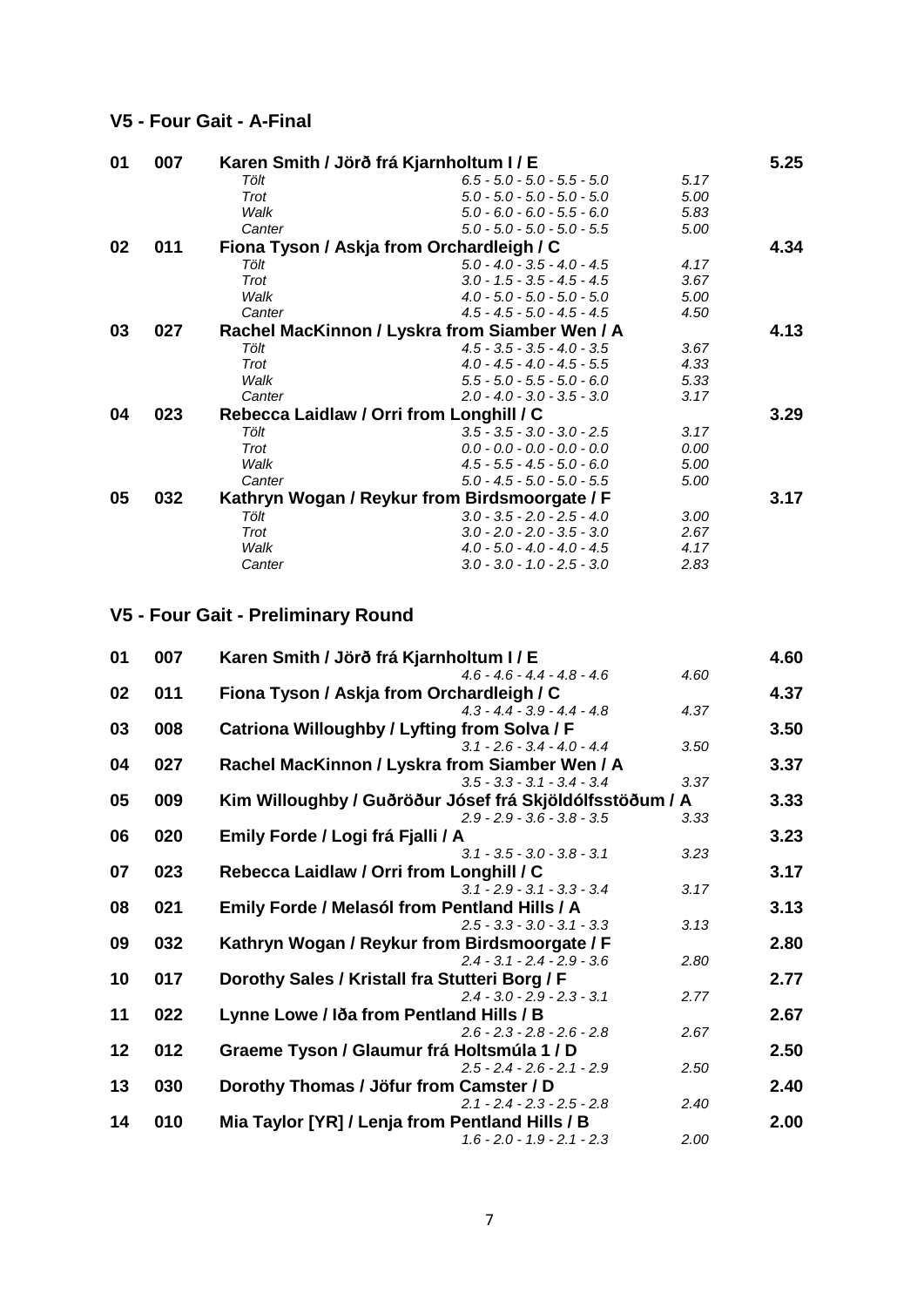#### **V2 - Four Gait - A-Final**

| 01 | 016 |        | Daisy Taylor / Kappi fra Frøberg / F         |      | 6.07 |
|----|-----|--------|----------------------------------------------|------|------|
|    |     | Tölt   | $5.5 - 5.5 - 5.5 - 6.0 - 5.5$                | 5.50 |      |
|    |     | Trot   | $6.0 - 6.0 - 6.0 - 6.0 - 6.0$                | 6.00 |      |
|    |     | Walk   | $7.0 - 7.0 - 7.0 - 7.0 - 7.0$                | 7.00 |      |
|    |     | Canter | $6.5 - 6.0 - 6.5 - 6.5 - 6.5$                | 6.50 |      |
|    |     | Tölt   | $5.5 - 5.5 - 5.0 - 5.5 - 4.5$                | 5.33 |      |
| 02 | 024 |        | Phil Butler / Barri frá Efri-Gegnishólum / D |      | 4.47 |
|    |     | Tölt   | $4.0 - 4.0 - 4.5 - 4.0 - 4.5$                | 4.17 |      |
|    |     | Trot   | $4.0 - 3.5 - 4.0 - 4.0 - 4.5$                | 4.00 |      |
|    |     | Walk   | $5.0 - 5.0 - 6.0 - 5.0 - 5.5$                | 5.17 |      |
|    |     | Canter | $5.0 - 4.5 - 5.0 - 5.0 - 5.0$                | 5.00 |      |
|    |     | Tölt   | $5.0 - 4.0 - 3.0 - 4.0 - 4.0$                | 4.00 |      |

## **V2 - Four Gait - Preliminary Round**

| 01 | 016 | Daisy Taylor / Kappi fra Frøberg / F         |      | 5.73 |
|----|-----|----------------------------------------------|------|------|
|    |     | $5.4 - 5.6 - 5.8 - 5.8 - 5.8$                | 5.73 |      |
| 02 | 024 | Phil Butler / Barri frá Efri-Gegnishólum / D |      | 3.03 |
|    |     | $3.2 - 2.9 - 3.7 - 3.0 - 2.9$                | 3.03 |      |

### **BOF - Best of Four**

| 017 | Dorothy Sales / Kristall fra Stutteri Borg / F |      | 4.80 |
|-----|------------------------------------------------|------|------|
|     | $4.7 - 4.7 - 5.0 - 5.0 - 4.5$                  | 4.80 |      |
| 030 | Dorothy Thomas / Jöfur from Camster / D        |      | 4.43 |
|     | $4.5 - 4.5 - 3.8 - 4.3 - 4.5$                  | 4.43 |      |
| 005 | Vicki White / Klettur fra Stutteri Borg / C    |      | 3.13 |
|     | $1.7 - 3.2 - 2.7 - 3.5 - 4.0$                  | 3.13 |      |
| 012 | Graeme Tyson / Glaumur frá Holtsmúla 1 / D     |      | 3.03 |
|     | $2.5 - 2.7 - 3.2 - 3.2 - 3.5$                  | 3.03 |      |
|     |                                                |      |      |

## **PP1 - Pace Test**

| 01 | 034 | Mike Adams / Kafteinn frá Kommu / B            |                                  |      | 6.75 |
|----|-----|------------------------------------------------|----------------------------------|------|------|
|    |     | 1st Heat                                       | $0.0 - 7.0 - 7.0 - 6.5 - 8.5$ "  | 6.33 |      |
|    |     | 2nd Heat                                       | $6.0 - 6.5 - 6.5 - 7.0 - 8.6$ "  | 7.17 |      |
| 02 | 033 | Mike Adams / Háfeti frá Hurðarbaki / B         |                                  |      | 5.88 |
|    |     | 1st Heat                                       | $0.0 - 7.0 - 6.5 - 5.0 - 9.1$ "  | 5.50 |      |
|    |     | 2nd Heat                                       | $0.0 - 7.0 - 7.0 - 6.5 - 8.6$ "  | 6.25 |      |
| 03 | 004 | Fi Pugh / Radíus fra Stall Øvstedal / C        |                                  |      | 2.42 |
|    |     | 1st Heat                                       | $0.0 - 4.0 - 4.0 - 5.0 - 12.6$ " | 2.17 |      |
|    |     | 2nd Heat                                       | $4.5 - 3.5 - 4.0 - 4.0 - 13.1$ " | 2.67 |      |
| 04 | 014 | Freija Glansdorp / Ljóri frá Efri-Rauðalæk / E |                                  |      | 2.13 |
|    |     | 1st Heat                                       | $0.0 - 0.0 - 0.0 - 0.0 - 0.0"$   | 0.00 |      |
|    |     | 2nd Heat                                       | $4.5 - 5.5 - 4.5 - 6.0 - 11.0$ " | 4.25 |      |

#### **P2 - SpeedPass**

| 01 | 033 | Mike Adams / Háfeti frá Hurðarbaki / B  |        | 8.89"  |
|----|-----|-----------------------------------------|--------|--------|
|    |     | 1st Heat                                | 8.89"  |        |
|    |     | 2nd Heat                                | 0.00"  |        |
| 02 | 004 | Fi Pugh / Radíus fra Stall Øvstedal / C |        | 12.62" |
|    |     | 1st Heat                                | 0.00"  |        |
|    |     | 2nd Heat                                | 12.62" |        |